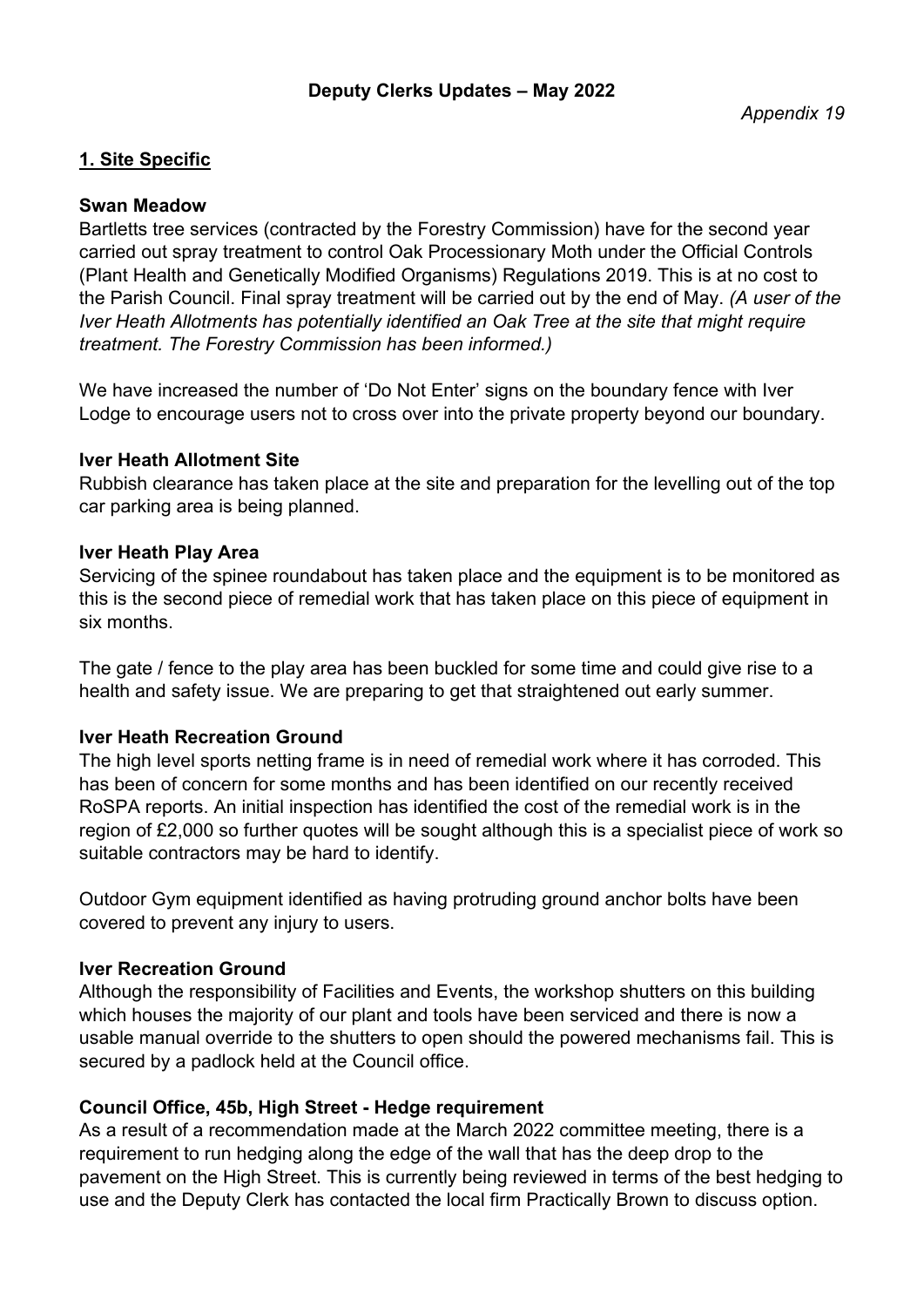The Locum Clerk recently received an enquiry from a relative of a late local resident who was well known in the community for providing services across Iver who wishes to give something to the community in memory. The initial thought was a tree but the Deputy Clerk is progressing a conversation to see if hedging is an option.

This activity progresses a previously identified health and safety issue.

## **General**

### **Japanese Knotweed**

The management plan which commenced late summer 2021 is a 10-year plan with 5 years to eradicate and a further 5 years monitoring. Treatment is underway and two visits have taken place. The next visit is booked for  $7<sup>th</sup>$  June 2022 for Harding's Row. There a potential further patch of the weed has been identified and the Deputy Clerk has contacted the contractor to ensure this is inspected and added to our management plan.

### **Hanging Baskets**

Hanging baskets will appear around the Parish at the start of June (continued growing conditions permitting) at the same locations as last year. They will be returned to the supplier late summer.

#### **Height Barrier Maintenance**

There are various issues with the height barriers at each recreation ground with opening and closing difficulties where the gates have 'dropped'. A contractor has been identified to carry out maintenance on each of these during early June.

### **RoSPA Play Area Reports**

The reports for 2022 have been carried out and reports recently received. These will be available in SharePoint along with an action plan to resolve any issues. There are no additional areas of major concern following the remedial work carried out as result of the 2021 reports although some remedial work will be required. However, the Cycle Tracks continue to be identified as high priority for remedial work. The Action Plan will be an item on the July OS&H agenda.

### **Rubbish Bins at Recreation Grounds**

New Rubbish Bins purchased for both recreation grounds have been replaced and are now fully in use.

### **Community Board Funded Projects / Activities**

### **Wildflower Verges**

The sites are generally growing well given the mix of rain and sunshine. We are receiving great interest in these from residents. The seed mix used in called Patriotic (a mix of red, blue, white and yellow flowers). If the weather conditions continue we should see blooming during June / July. The total cost of this project is £4,955 including preparation and seeding, seeds and signage. The Community Board award was for £5,850.